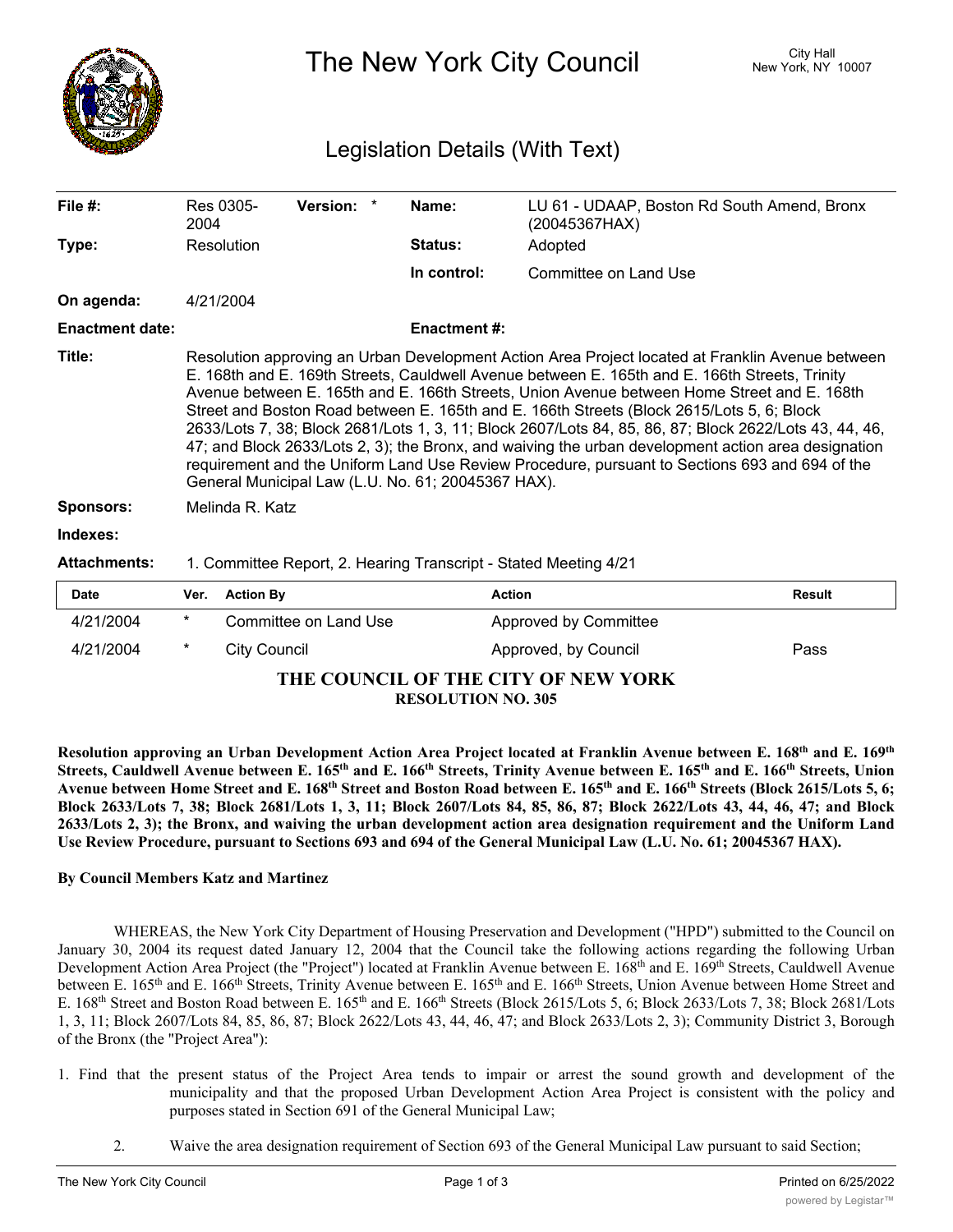- 3. Waive the requirements of Sections 197-c and 197-d of the New York City Charter pursuant to Section 694 of the General Municipal Law;
- 4. Approve the Project as an Urban Development Action Area Project pursuant to Section 694 of the General Municipal Law; and
- 5. Approve the exemption of the Project from real property taxes pursuant to Section 696 of the General Municipal Law (the "Tax Exemption").

WHEREAS, the Project is to be developed on land that is now a municipally-owned area as defined in Section 692 of the General Municipal Law, consists solely of the rehabilitation or conservation of existing private or multiple dwellings or the construction of one to four unit dwellings, and does not require any change in land use permitted under the New York City Zoning Resolution;

WHEREAS, upon due notice, the Council held a public hearing on the Project on April 19, 2004;

WHEREAS, the Council has considered the land use and financial implications and other policy issues relating to the Project;

RESOLVED:

The Council finds that the present status of the Project Area tends to impair or arrest the sound growth and development of the City of New York and that a designation of the Project as an urban development action area project is consistent with the policy and purposes stated in Section 691 of the General Municipal Law.

The Council waives the area designation requirement pursuant to Section 693 of the General Municipal Law.

The Council waives the requirements of Sections 197-c and 197-d of the New York City Charter pursuant to Section 694 of the General Municipal Law.

The Council approves the Project as an urban development action area project pursuant to Section 694 of the General Municipal Law.

The Project shall be developed in a manner consistent with the Project Summary that HPD has submitted to the Council, a copy of which is attached hereto.

The exemption of the Project from real property taxes pursuant to Section 696 of the General Municipal Law is approved as follows:

- a. All of the value of the buildings, structures, and other improvements situated on the Project Area shall be exempt from local and municipal taxes, other than assessments for local improvements and land value, for a period of twenty years commencing on the July 1<sup>st</sup> following the conveyance of the Disposition Area to the Sponsor, during the last ten years of which such exemption shall decrease in equal annual decrements.
- b. The partial tax exemption granted hereunder shall terminate with respect to all or any portion of the Project Area if the Department of Housing Preservation and Development determines that such real property has not been, or is not being, developed, used, and/or operated in compliance with the requirements of all applicable agreements made by the Sponsor or the owner of such real property with, or for the benefit of, the City of New York. The Department of Housing Preservation and Development shall deliver written notice of any such determination of noncompliance to the owner of such real property and all mortgagees of record, which notice shall provide for an opportunity to cure of not less than ninety (90) days. If the noncompliance specified in such notice is not cured within the time period specified therein, the partial tax exemption granted hereunder shall prospectively terminate with respect to the real

 $\frac{1}{2}$ 

 $\frac{1}{2}$